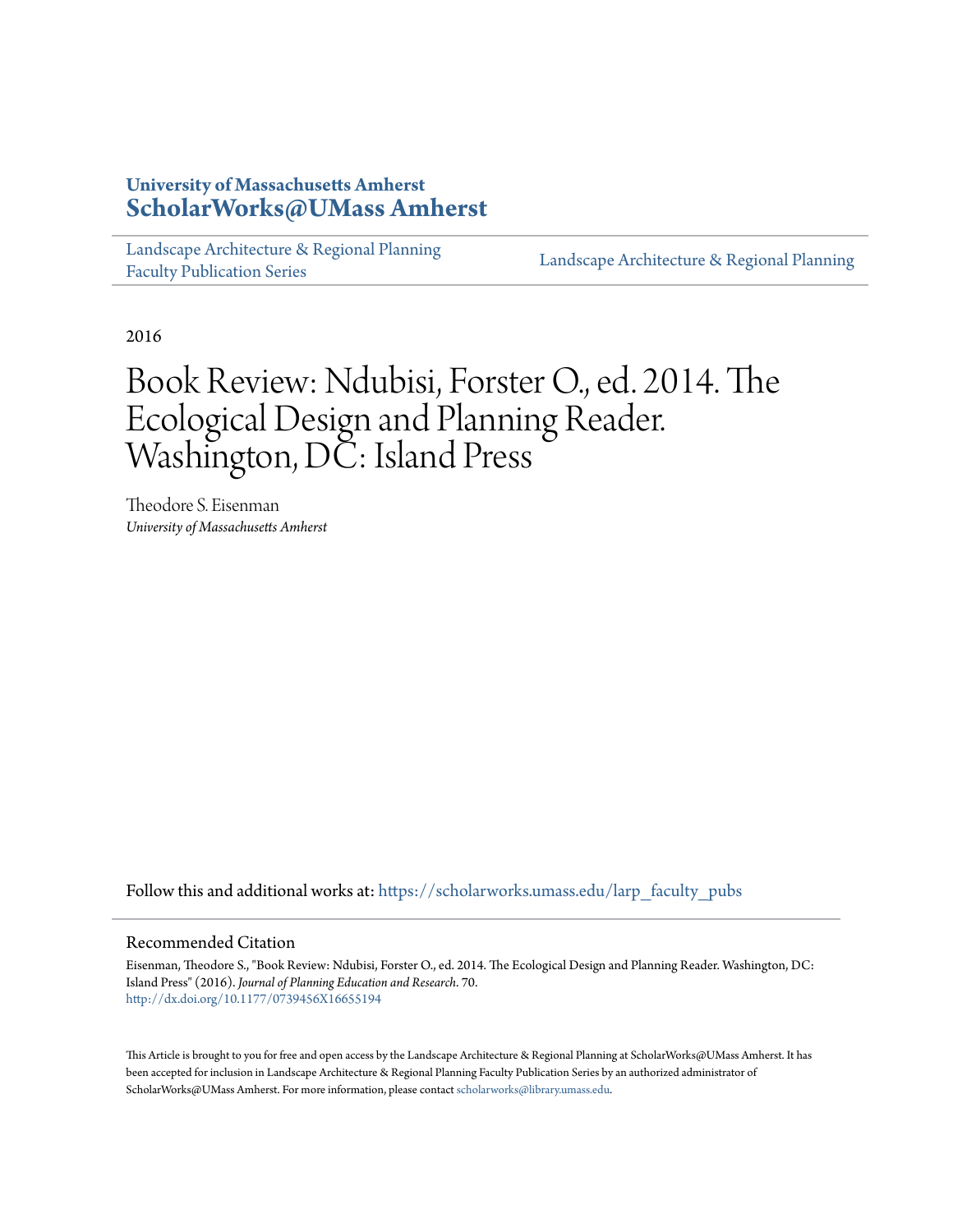## **Book Review**

Ndubisi, Forster O., ed. 2014. *The Ecological Design and Planning Reader*. Washington, DC: Island Press. 632 pp. \$90.00 (hardback). ISBN 978-1-61091-490-1. \$45.00 (paperback). ISBN 978-1-61091-489-5

**Reviewed by:** Theodore S. Eisenman, *University of Massachusetts, Amherst* DOI: 10.1177/0739456X16655194

Since the professionalization of landscape architecture and urban planning in the late nineteenth and early twentieth centuries, the relationship between the built and natural environment has been a prominent theme animating research and practice in these allied fields. This has only increased in recent years as ecological degradation is an issue of growing public concern, exemplified in 2015 by Pope Francis's encyclical on the environment and the landmark climate accord in Paris. Humanity now finds itself at a significant threshold, as it becomes clear that we are the dominant agents of change in the biosphere.

Set in this context, Forster O. Ndubisi's edited volume *The Ecological Design and Planning Reader* is timely. The environmental discourse is vast and encompasses many narrative streams. Yet, the arc of thought encompassed in this compilation may be unique in its singular focus on the application of design and planning to achieve sustained use of the landscape—described as the totality of natural and cultural features on, over, and in the land—while accommodating human needs. Ndubisi is well qualified to curate this collection of foundational work. Professor and head of the Department of Landscape Architecture and Urban Planning at Texas A&M University, he has taught at the undergraduate and graduate levels for twenty-five years and has published widely on landscape related topics, including *Ecological Planning: A Historical and Comparative Synthesis* (2002).

The *Reader* has two stated goals: first, an educational objective to provide a teaching resource for upper-division undergraduates and graduate students in design, planning, and allied disciplines including architecture, environmental science, geography, and forestry; second, a scholarly objective to offer critical synthesis and analysis of the theories, methods, and practices of ecological design and planning, and to offer direction for future research. In so doing, Ndubisi is essentially pursuing a third unstated goal: to formalize ecological design and planning as a distinct discipline that is situated largely within landscape architecture. Drawing on one hundred sixty years of scholarly thought, the book is organized in seven parts that encompass forty-two articles selected through a survey of thirty leaders in ecological design and planning. These articles are drawn from peer-reviewed journals, books,

book chapters, monographs, and professional reports. Ndubisi introduces each part with a high-level synthesis, identifies noteworthy essays not included due to space constraints, and offers a summary conclusion.

Addressing the *why* of ecological design and planning, the first two parts—Historical Precedents and Ethical Foundations—are grounded in the broad environmental canon and include classic pieces from Henry David Thoreau (1854), George Perkins Marsh (1864), Aldo Leopold (1949), and Rachel Carson (1962). Pioneering works from environmental planning ground the discussion at hand and include Ebenezer Howard's garden city vision of urban settlements integrated with rural surroundings (1898); the regional scope of Patrick Geddes (1915) and his successor Benton MacKaye (1940); and a declensionist critique of Western philosophy, industrial modernity, and twentieth-century urbanization issued by Ian McHarg (1963). Bridging into the contemporary period, Steiner et al. (1988) review the historical foundations of ecological planning and summarize key US environmental legislation through the 1980s, while Timothy Beatley (1994) and J. Baird Callicott (1999) argue for a planning ethic based on biodiversity and wilderness protection.

Parts Three, Four, and Five—Substantive Theory, Procedural Theory, and Methods and Processes—address the *how* of ecological design and planning. This discussion encompasses the arts and natural sciences. But as Ndubisi notes, the latter underpins the narrative that informs one of the most important legacies of this discourse: the landscape suitability approach premised on the fitness of a given tract of land for a particular use that was popularized in McHarg's classic book *Design with Nature*, which undergirded the emergence of geographic information systems and environmental impact statements. Notable contributions supporting this approach include biologist Eugene Odum's compartmentalization of landscapes into ecological functions and optimal uses (1969); the evaluation of land suitability methods by Lewis Hopkins (1977); Ahern and colleagues' assessment of biodiversity protection as a basis for land use planning (2007); and Richard T.T. Forman's spatial language of patch-corridormatrix based on principles of landscape ecology (1995; 2008). Other essays elaborate upon the integration of human and